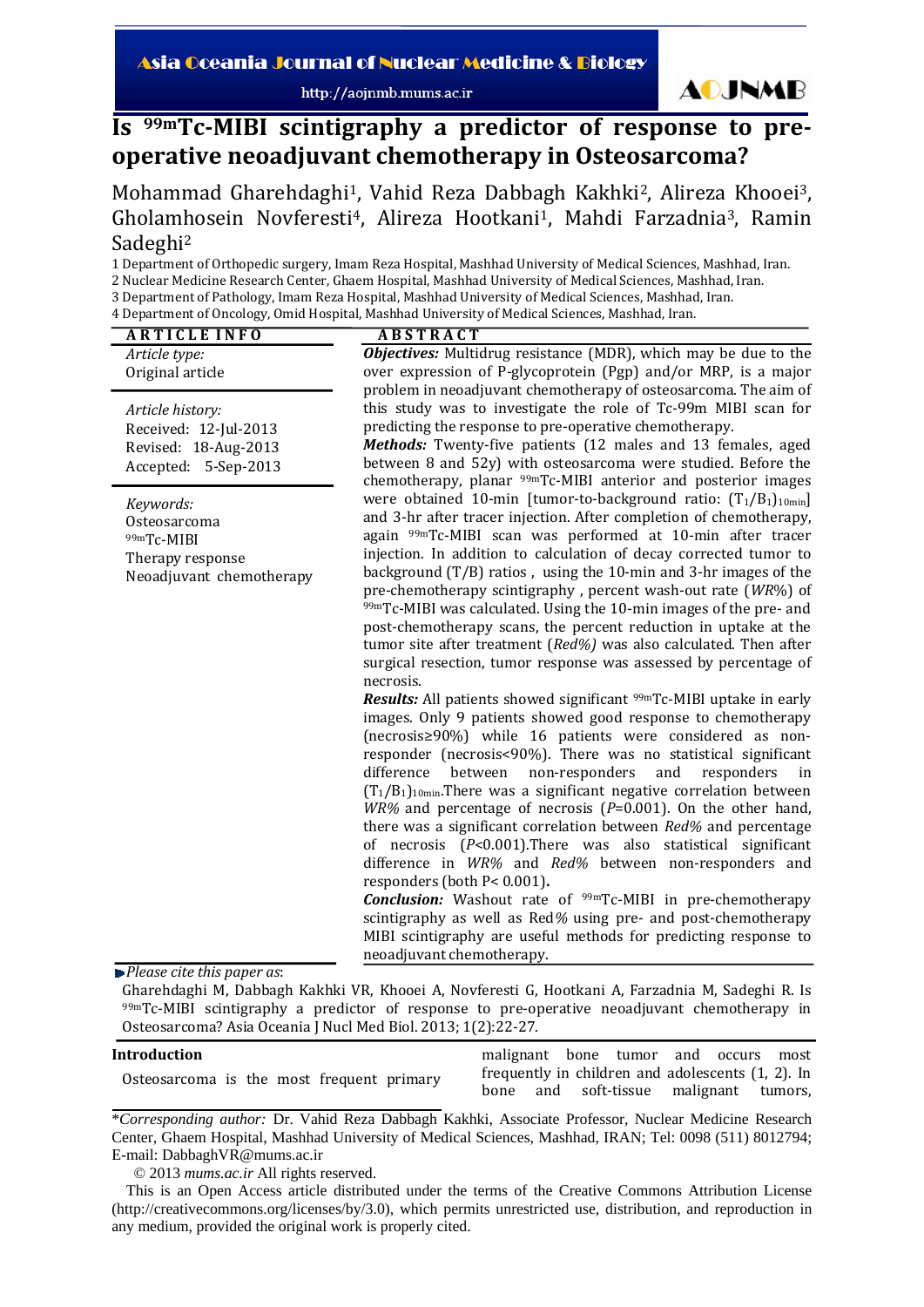preoperative neoadjuvant chemotherapy has been a standard therapeutic method (3). The histological response to pre-operative neoadjuvant chemotherapy is a reliable predictive parameter for survival in osteosarcoma (2). However, multi drug resistance (MDR) is a major problem which includes over expression of drug resistance proteins, such as MDR1 P‐glycoprotein (Pgp), and MDR associated protein (MRP) (3, 4). It is reported that MDR1 expression correlates with resistance to chemotherapy in osteosarcoma (4‐ 6). Some chemotherapic agents are substrates of Pgp and MRP, including doxorubicin, which is the most effective agent for osteosarcoma management (1). Pgp acts as an adenosine triphosphate‐dependent efflux pump to reduce the intracellular accumulation of chemothe‐ rapeutic agents (4).

99mTc‐MIBI is a promising tumor‐imaging agent including bone and soft-tissue tumors (2, 7). Some studies showed that <sup>99m</sup>Tc-MIBI to be a substrate for both Pgp and MRP (7‐10). A number of studies have reported that the early 99mTc‐MIBI uptake is inversely correlated with Pgp levels  $(7,9,11-13)$  as well as in patients with musculoskeletal sarcomas significant correlation has been reported between the efflux rate of  $99mTc$ -MIBI and the Pgp level expression (3, 9).

In this study,  $99mTc$ -MIBI scintigraphy in patients with newly diagnosed osteosarcoma was evaluated. For this purpose, we compared 99mTc‐ MIBI uptake (before and after neoadjuvant chemotherapy) as well as <sup>99m</sup>Tc-MIBI washout rate with the response to pre-operative neoadjuvant chemotherapy determined by level of necrosis on histopathological examination.

# **Methods**

# *Patients*

Twenty five consecutive (12 males, 13 females) patients with a diagnosis of osteosarcoma in one extremity were studied. Their age was  $20.48\pm9.60$  y (range, 8-52 y). Before starting any treatment including neoadjuvant chemotherapy all patients underwent 99mTc‐MIBI scintigraphy. After that the patients received Cisplatin and Adriamaycin as preoperative neoadjuvant chemotherapy. Before the surgical resection (after completion of chemotherapy)  $99mTc$ -MIBI scintigraphy was repeated. The local ethics committee approved the study protocol; and informed consent was taken from the all patients or their parents prior to the study.

# *99mTcMIBI Scintigraphy*

All patients underwent two examinations using 99mTc‐MIBI: before commencing neoadjuvant chemotherapy and after completing all

preoperative chemotherapy cycles. 10‐min and 3‐ h after IV injection of 600-740 MBq <sup>99m</sup>Tc-MIBI, whole body anterior and posterior planar images as well as spot images were obtained. Images were acquired using a Dual‐head gamma‐camera (Dual‐Head Variable‐Angle E.CAM; Siemens) equipped with low energy, high‐resolution parallel hole collimator. Energy photo‐peak was set at 140 keV with a 20% symmetric window.

Images were evaluated visually and semi‐ quantitatively. A manual region of interest (ROI) was drawn around the lesion (T) and an identical mirrored ROI was placed on the contralateral limb (B). Tumor‐to‐background (T/B) ratios were determined from the mean counts in early (10‐min) and delayed images (3‐h) acquired before the neoadjuvant chemotherapy as  $(T_1/B_1)_{10min}$  and  $(T_1/B_1)_{3hr}$  respectively. After decay correction, the percent washout rate (WR *%*) of 99mTc‐MIBI from the tumor was determined using the following formula:

WR  $\mathcal{U} = \left[ \left[ (T_1/B_1)_{10min} - (T_1/B_1)_{3hr} \right] / (T_1/B_1)_{10min} \right]$  $\times$ 100

Again after neoadjuvant chemotherapy, all patients were re-scanned using <sup>99m</sup>Tc-MIBI imaging and planar images were obtained at 10‐ min after tracer injection.

Percent reduction (Red%) in tumor uptake was estimated by comparing the activities at the tumor site before and after the therapy. Taking the counts from pre-chemotherapy  $[(T_1/B_1)_{10min}]$ and post-chemotherapy  $[(T_2/B_2)_{10min}]$  scans; following formula was used:

Red% =  $100 \times$  [  $(T_1/B_1)_{10min}$   $(T_2/B_2)_{10min}$  ] /  $(T_1/B_1)_{10min}$ 

After surgical resection of tumor, histopatholo‐ gic examination was used for assessment of response to preoperative neoadjuvant chemotherapy. Based on Huvos grading system, percentage of histological necrosis was categorized in four groups: grades: I<50%, 50%≤II<90%,: 90%≤ III ≤99%, and IV:100% necrosis respectively. Based on this grading system, poor response was described as: Grades I and II, while grades III and IV indicate a good response. Patients with a percentage of necrosis of ≥90% (good response) were considered as responders at all.

## *Statistics*

T/B ratios, WR% and Red% of <sup>99m</sup>Tc-MIBI uptake were compared with therapy response. Values are presented as mean ±SD. Two-tailed unpaired Student's t‐test; Pearson correlation coefficient and simple regression were used for comparison. Comparison between categorical variables was performed using ANOVA in post‐ Hoc test analysis (Tukey's test). The significant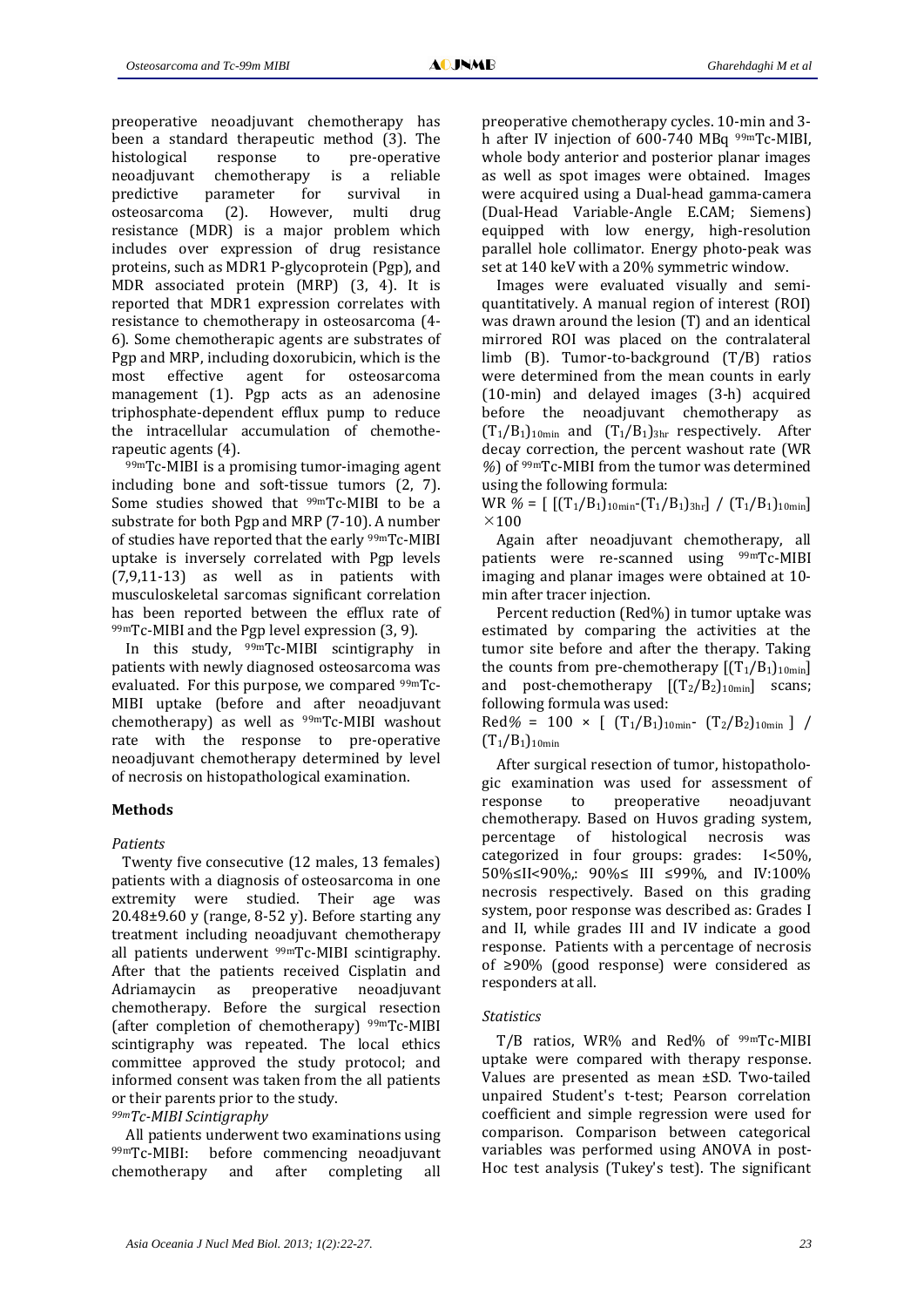level was considered as *p*<0.05.

#### **Results**

Locations of osteosarcomas were: 13 in the distal femur, 6 in the proximal tibia, 3 in the distal tibia, 1 in the proximal humerus and 2 in the distal radius.

All patients visually showed significant uptake in the tumor site at the 10‐min image of pre‐ chemotherapy <sup>99m</sup>Tc-MIBI scan. Mean±SD of the (T1/B1)10min, (T1/B1)3hr, (T2/B2)10min, WR*%*, Red*%* and percentage of histological necrosis were 3.47±1.60, 1.96±0.77, 2.20±1.10, 39.81%±13.81, 43.56%±18.17 and 76.44%±19.40 respectively. Nine patients showed good response to chemotherapy (necrosis≥90%) while 16 patients were considered as non-responder (necrosis<90%).

#### *Early uptake ratio*

There was a significant correlation between early tumor to background uptake ratio  $[(T_1/B_1)_{10min}]$  on pre-chemotherapy scan and percentage of necrosis( $r = 0.595$  and  $P=0.02$ ). However, there was no statistical significant difference between non-responders and responders in  $(T_1/B_1)_{10min}$  (3.77±1.6 and 2.94±1.6 respectively, *P*= 0.2). On the other hand one way ANOVA showed no significant difference in  $(T_1/B_1)_{10min}$  between four categorized groups based of percentage of necrosis.



**Figure 1.** Linear regression between WR% and percent of necrosis.

#### *Washout Rate (WR%)*

There was a significant correlation between WR% and percentage of necrosis (r= -0.632 and *P*=0.001). There was also statistical significant difference between non-responders and responders (WR*%*=46.41±10.6 and WR*%*=28.09±10.8 respectively, *P*<0.001). Although ANOVA showed significant difference in WR% between four groups based of response grading (*P*=0.008), but in Post Hoc Test analysis

there was only significant difference between patients with grade II and III (*P*=0.013). Linear regression analysis between WR*%* and percentage of necrosis is shown in Figure 1.

#### *Percentage reduction of tumor uptake (Red%)*

There was a statistically significant but modest correlation between Red% and percentage of necrosis ( $r = 0.651$  and  $P < 0.001$ ). There was also statistical significant difference between non‐ responders and responders (Red% =34.25±13.82 and Red% =60.10±12.78 respectively, *P*< 0.001). Although ANOVA showed significant difference in Red% between four categorized groups (*P*=0.002) but on Post Hoc Tests, there was significant difference between 4 histological grades except between grade I and II as well as III and IV. Figure 2 shows the linear regression between Red% and percentage of necrosis.



**Figure 2**. Linear regression between Red% and percent of necrosis.

#### *WR%* and *Red%*

There was a significant correlation between WR% and Red% (r= ‐0.727 and *P*<0.001).

### **Discussion**

The main cause of treatment failure in osteosarcoma is MDR, so preoperative risk evaluation to predict response to chemotherapy is important. Pgp and MRP expression were reported to be associated with drug resistance, recurrence, and poor prognosis in patients with osteosarcoma (1, 14, 15). In vitro studies showed that  $99mTc$ -MIBI is a substrate of both Pgp and MRP efflux pumps (7-10, 16). It was basic concept for clinical investigations in various tumors using 99mTc‐MIBI (1‐4, 11‐13, 16‐18).

In our series, response to preoperative neoadjuvant chemotherapy was determined by percentage of necrosis in the histopathological examination. Based on ≥90% tumor necrosis as responders, 16 of 25 patients were non‐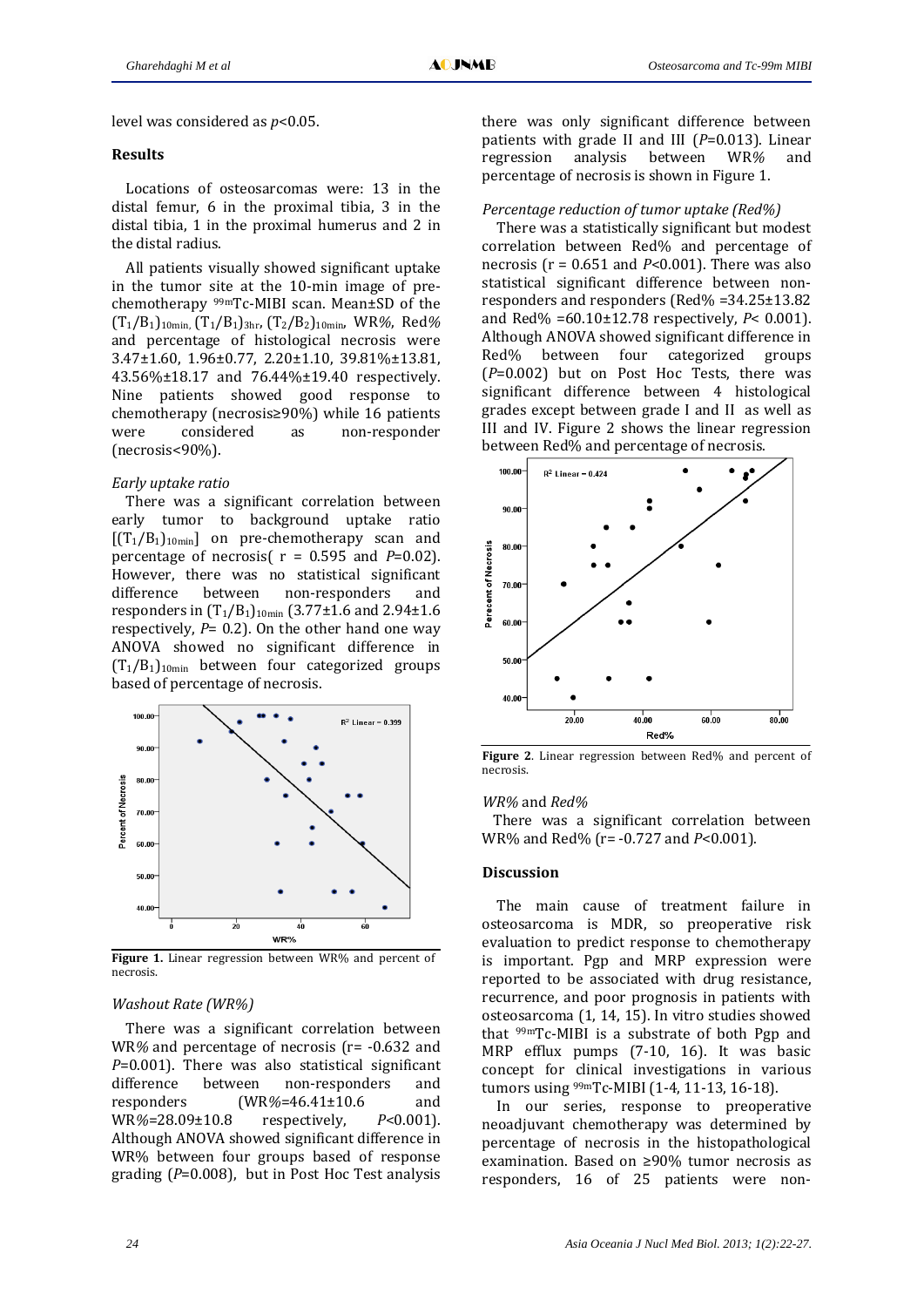responders. In this study, there was inverse correlation between WR% of <sup>99m</sup>Tc-MIBI and percentage of necrosis and it was higher in non‐ responders. On the other hand, we did not find significant difference in early T/B uptake ratio  $[(T_1/B_1)_{10min}]$  of pre-chemotherapy  $99mTc$ - MIBI scan between responders and on‐responders (based on percentage of necrosis  $\geq 90\%$ ). Lower early T/B ratio in tumors with significant necrosis in presentation time may be due to poor vascularization (9).

Burak *et al* (9) and Taki *et al* (3), observed that the WR% of 99mTc‐MIBI in musculoskeletal sarcomas was correlated with the degree of Pgp expression. Burak *et al* (9) also didn't find a significant correlation between tumor to background uptake ratio of 99mTc‐ MIBI and Pgp expression. They also didn't observe relationship between the level of expression of Pgp and the extent of tumor necrosis, in contrast to the findings of Baldini *et al* (15). The difference between T/B ratios of patients with high and patients with low Pgp expression was also not significant (9). Sohaib *et al* studied 31 patients with bone and soft tissue sarcoma. They found that tumor to background ratio correlated poorly with the tumor necrosis values in the specimen  $(R=0.23$  and  $0.06$  respectively). There was weak correlation between tumor necrosis and WR% (r=‐0.32, *P*=0.029) (19).

In our study, we can conclude indirectly that WR% of <sup>99m</sup>Tc-MIBI seems to be a good indicator of the efflux pump functions. On the other hand, Red% index in our study showed correlation with response to neoadjuvant chemotherapy (percentage of necrosis). This finding may indicate that the degree of 99mTc‐MIBI uptake reflects some tumor metabolism. It should be considered that by WR% we can predict the therapy response before installing chemotherapy.

Although our findings are similar to some other studies about <sup>99m</sup>Tc-MIBI scintigraphy in osteosarcoma, we have to mention some reports are not compatible with our findings. There are still some points that need to be evaluated and clarified. The expression of transmembrane transporter proteins is not enough to define the MDR in osteosarcoma (1). On the other hand, the functional transport capacity of these drug efflux pumps should be considered. Indeed, there is an uncoupling between Pgp expression and the level of its action (1, 9). Many studies reported that the overexpression of Pgp is a significant indicator in prediction of response to neoadjuvant chemotherapy, whereas others report that the level of Pgp expression is not correlated with therapy failure (1, 9, 21).

Methodological differences can described some controversies between different studies (1). Although there is significant overlap between Pgp and MRP in substrate specificity, some major differences have been reported (1). MRP may act as a glutathione‐S‐conjugate efflux pump (GS‐X pump) and over expression of glutathione‐S‐ transferase may have an effect on failure of preoperative chemotherapy (22). So further studies with large number of patients are needed to clarify the interaction between MRP and GSH in osteosarcoma. The heterogeneous distribution of transmembrane transporter proteins in osteosarcoma may have an effect for different results (9). We should considered in vivo complexity in uptake, washout and kinetic of 99mTc-MIBI (9). In addition to the MDR-related proteins, <sup>99m</sup>Tc-MIBI kinetic depends on various biological factors , such as blood flow, capillary permeability, necrotic and stromal components of the tumor(9). Several factors may have an influence in diminished 99mTc‐MIBI uptake in the tumor: Poor vascularization and accessibility of 99mTc-MIBI to the tumor, early stage of apoptosis, decreased viability and electrical gradients in "over‐aged" and hypoxic cells, multidrug resistance proteins and/or over expression of the anti‐apoptotic protein Bcl‐2, preventing any mitochondrial accumulation (23). Distinguish between apoptotic cells and resistant cells may be impossible using  $99mTc$ -MIBI alone since this tracer is not accumulated in either of these cell types (23).

The accuracy of our findings should be reproduced by further studies with an extended number of patients and long follow‐up to clarify the different mechanisms in efflux of <sup>99m</sup>Tc-MIBI from malignant cells, non-MDR-related mechanisms, and prognostic implication of <sup>99mT</sup>c-MIBI.

# **Conclusion**

- High washout rate of  $99mTc$ -MIBI is probably useful method for predicting of the response to neoadjuvant chemotherapy;
- Uptake level of <sup>99m</sup>Tc-MIBI in prechemotherapy scan may not be useful, so wash-out analysis of <sup>99m</sup>Tc-MIBI using early and delayed images is recommended to predict the response;
- Reduction in  $99mTc$ -MIBI uptake using preand post-chemotherapy  $99mTc$ -MIBI scan is useful for assessment of response to chemotherapy*;*
- Regarding the controversial findings in our study and previous investigations, further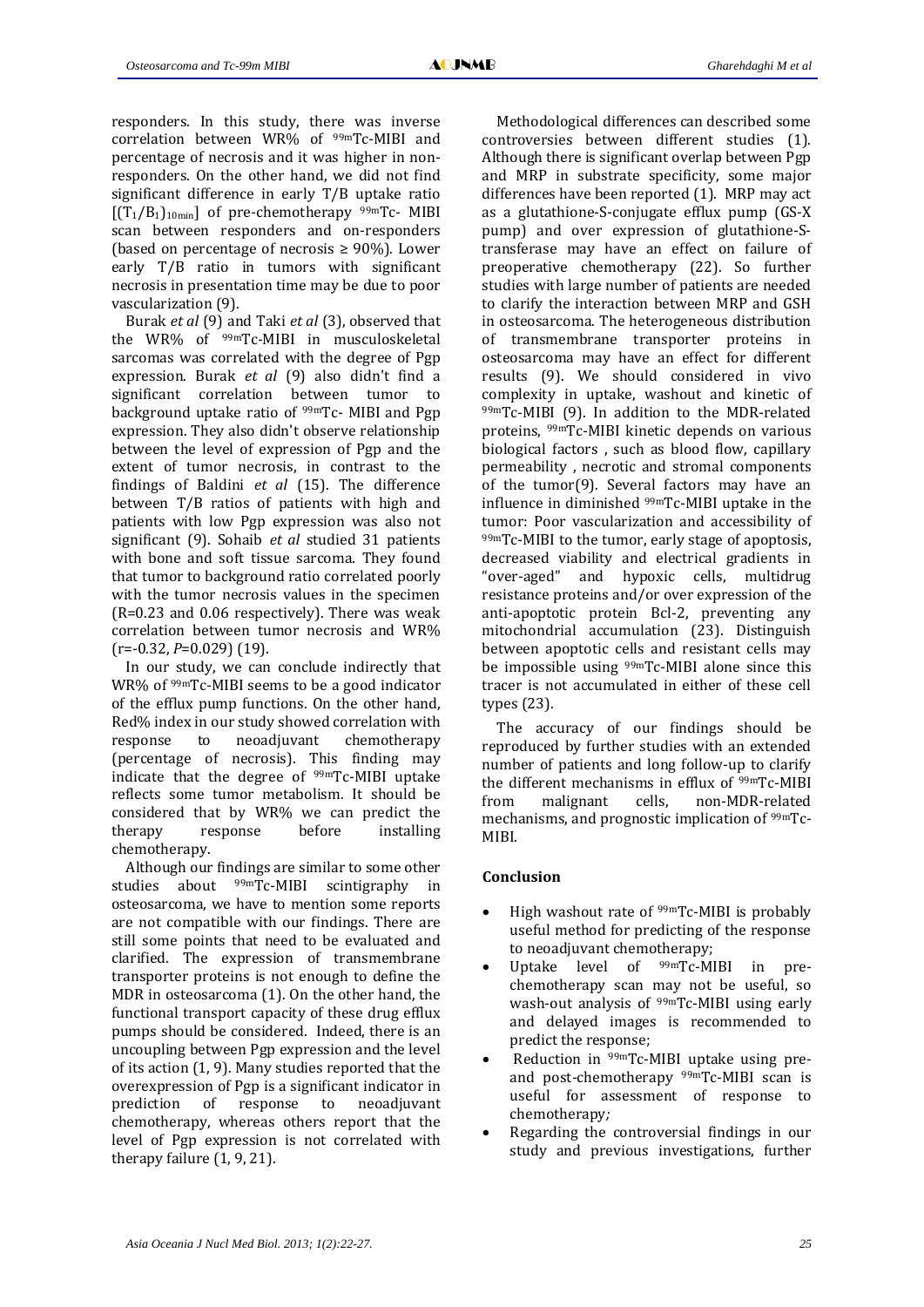studies especially assessment of prognosis are recommended.

## **Acknowledgment**

This study has had financial support by the research vice chancellor of the Mashhad University of Medical Sciences**.** 

## **References**

- 1. Burak Z, Moretti JL, Ersoy O, Sanli U, Kantar M, Tamgac F, et al.  $99mTc$ -MIBIimaging as a predictor of therapy response in osteosarcoma compared with multidrug resistance‐associated protein and P‐ glycoprotein expression. J Nucl Med 2003;44(9):1394‐401.
- 2. Gomes CM, Welling M, Que I, Henriquez NV, van der Pluijm G, Romeo S, et al. Functional imaging of multidrug resistance in an orthotopic model of osteosarcoma using 99mTc-sestamibi. Eur J Nucl Med Mol Imaging 2007;34(11):1793‐803.
- 3. Taki J, Sumiya H, Asada N, Ueda Y, Tsuchiya H, Tonami N. Assessment of P-Glycoprotein in Patients with Malignant Bone and Soft‐ Tissue Tumors Using Technetium‐ 99m‐MIB I Scintigraphy. J Nucl Med 1998;39(7):1179‐ 84.
- 4. Yapar Z, Kibar M, Yapar AF, Uguz A, Ozbarlas S, Gonlusen G. The value of Tc-99mtetrofosmin scintigraphy in the assessment of P‐glycoprotein in patients with malignant bone and soft‐tissue tumors. Ann Nucl Med 2003;17(6):443‐9.
- 5. Baldini N, Scotlandi K, Serra M, Picci P, Bacci G, Sottili S, et al. P‐glycoprotein expression in osteosarcoma: a basis for risk‐adapted adjuvant chemotherapy. J Orthop Res 1999; 17(5): 629‐32.
- 6. Kusuzaki K, Hirata M, Takeshita H, Murata H, Hashiguchi S, Ashihara T, et al. Relationship between P-glycoprotein positivity, doxorubicin binding ability and histologic response to preoperative chemotherapy in osteosarcoma. Cancer Lett 1999; 138(1‐2): 203‐8.
- 7. Fallahi B, Saghari M, Fard Esfahani A, Eftekhari M, Iravani M, Beiki D, et al. The value of <sup>99m</sup>Tc-MIBI whole body scintigraphy in active and in remission multiple myeloma. Hell J Nucl Med 2005;8(3):165‐8.
- 8. Vergote J, Moretti JL, de Vries EG, Garnier-Suillerot A. Comparison of the kinetics of active efflux of  $99mTc$ -MIBIin cells with pglycoprotein mediated and multidrug resistance protein‐ associated multidrug

resistance phenotypes. Eur J Biochem 1998; 252(1):140‐6.

- 9. Burak Z, Ersoy O, Moretti JL, Erinç R, Ozcan Z, Dirlik A, et al. The role of <sup>99m</sup>Tc-MIBIscintigraphy in the assessment of MDR1 overexpression in patients with musculoskeletal sarcomas: comparison with therapy response. Eur J Nucl Med 2001;28(9):1341‐50.
- 10. Ballinger JR, Hua HA, Berry BW, Firby P, Boxen I. <sup>99m</sup>Tc sestamibi as an agent for imaging P‐glycoprotein‐mediated multidrug resistance: in vitro and in vivo studies in a rat breast tumor cell line and in vivo doxorubicin‐resistant variant. Nucl Med Commun 1995; 16(4):253‐7.
- 11. Kapucu LO, Akyüz C, Vural G, Oguz A, Atasever T, Büyükpamukçu M, et al. Evaluation of therapy response in children with untreated malignant lymphomas using technetium‐99m sestamibi. J Nucl Med 1997; 38(2):243‐7.
- 12. Sasaki M, Kuwabara Y, Ichiya Y, Yoshida T, Nakagawa M, Soeda H, et al. Prediction of the chemosensitivity of lung cancer by  $99mTc$ hexakis‐2‐methoxyisobutyl isonitrile SPECT. J Nucl Med 1999; 40(11):1778–83.
- 13. Moretti JL, Azaloux H, Boisseron D, Kouyoumdjian JC, Vilcoq J. Primary breast cancer imaging with technetium‐99m sestamibi and its relation with Pglycoprotein overexpression. Eur J Nucl Med 1996; 23(8):980‐6.
- 14. Serra M, Scotlandi K, Manara MC, Maurici D, Benini S, Sarti M, et al. Analysis of Pglycoprotein expression in osteosarcoma. Eur J Cancer 1995;31A(12):1998–2002.
- 15. Baldini N, Scotlandi K, Barbandi‐Brodano G, Manara MC, Maurici D, Bacci G, et al. Expression of P‐glycoprotein in high‐grade osteosarcomas in relation to clinical outcome. N Engl J Med 1995;333(21):1380‐5.
- 16. Moretti JL, Cordobes MD, Starzec A, de Beco V, Vergote J, Benazzouz F, et al. Involvement of glutathione in loss of technetium‐99m MIBI accumulation related to membrane MDR protein expression in tumor cells. J Nucl Med 1998; 39(7):1214–8.
- 17. Luker G, Fracasso PM, Dobkin J, Piwnica-Worms D. Modulation of the multidrug resistance P‐glycoprotein: detection with technetium-99m sestamibi in vivo. I Nucl Med 1997; 38(3):369‐72.
- 18. Del Vecchio S, Ciarmiello A, Pace L, Potena MI, Carriero MV, Mainolfi C, et al. Fractional retention of technetium‐99m sestamibi as an index of P‐glycoprotein expression in untreated breast cancer patients. J Nucl Med 1997; 38(9):1348–51.